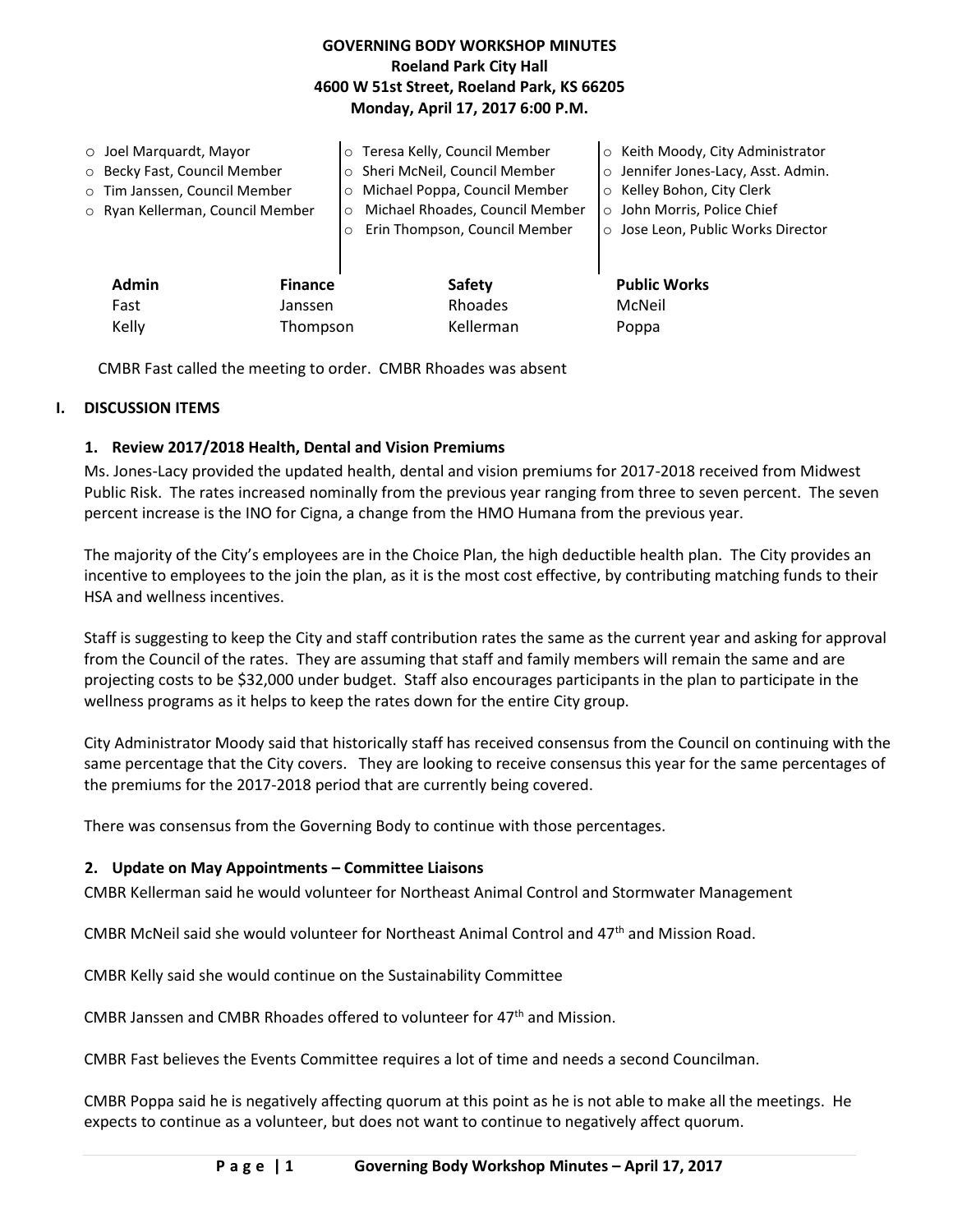CMBR Thompson agreed with CMBR Fast that they do need a second as Events is a lot of work.

CMBR Fast also said she could help with some events.

CMBR Janssen said he would be the alternate for the Arts Committee.

City Clerk Bohon will create an updated list and share it with the Governing Body.

## **3. Update on Solid Waste RFP Process**

City Administrator Moody said interviews were conducted last Friday with the City of Fairway and Westwood and they have interviewed three of the four respondents. The cities will score those they interviewed and will make a presentation to the Council with the results and recommendations. The Council will need to take action in July to set the solid waste assessment.

CMBR Rhoades asked if the cities' vote is 2 to 3. City Administrator Moody said it does state in RFP that all three cities will be under the same contract and he does not see this being an easy decision. Mr. Moody said that CMBRS Janssen and McNeil were at the interview meetings.

CMBR Janssen said there were three separate types of interviews. WCA came in more apologetic with their performance over the last six months. If not they do not choose WCA, then it will be a logistical challenge switching out trash receptacles.

Mr. Moody said that the prices they received were better than those Prairie Village received.

CMBR McNeil said she would like to leave MARC out of the equation next time they negotiate. They had found out that the pricing would have been the same or even better in one case without MARC. She said that since now they have a good template for that contract, in the future they could just change the general information.

This item was for informational purposes only.

# **4. Survey for 51st Street Task Order**

Public Works Director Leon said this task order is for the survey of 51<sup>st</sup> Street, 50<sup>th</sup> Terrace and Cedar. The limits of the survey are for the 2019 CARS project. They want to do a survey now because they believe there will be some impacts to the high priority sidewalk that is located on the south side of  $51<sup>st</sup>$  Street. They also want a true understanding of what those impacts will be, the easement right-of-way, driveway impacts, et cetera.

There was agreement to move this item to New Business.

# **5. Establish Direction on Process to Finalize Logos**

City Administrator Moody asked for direction from the Council as to how they wish to proceed.

CMBR Poppa said he would like to move with the second suggestion of hiring a design firm to develop logo concepts based on the branding report completed by Benedictine.

CMBR Rhoades would like to spend more than three minutes just turning it down. He would like a 30-minute to an hour-long Workshop to discuss what was done in the Branding Committee meetings and review the submittals.

CMBR Kelly said they have already discussed the branding reports and they have had all of the reports from the committee. They have also had reports from the coordinator. She added that having a separate committee was the point of them being able to refine it into something that would give the Governing Body a choice. They knew they might be at this point where they didn't have a product they could all agree upon. She is also in favor of hiring a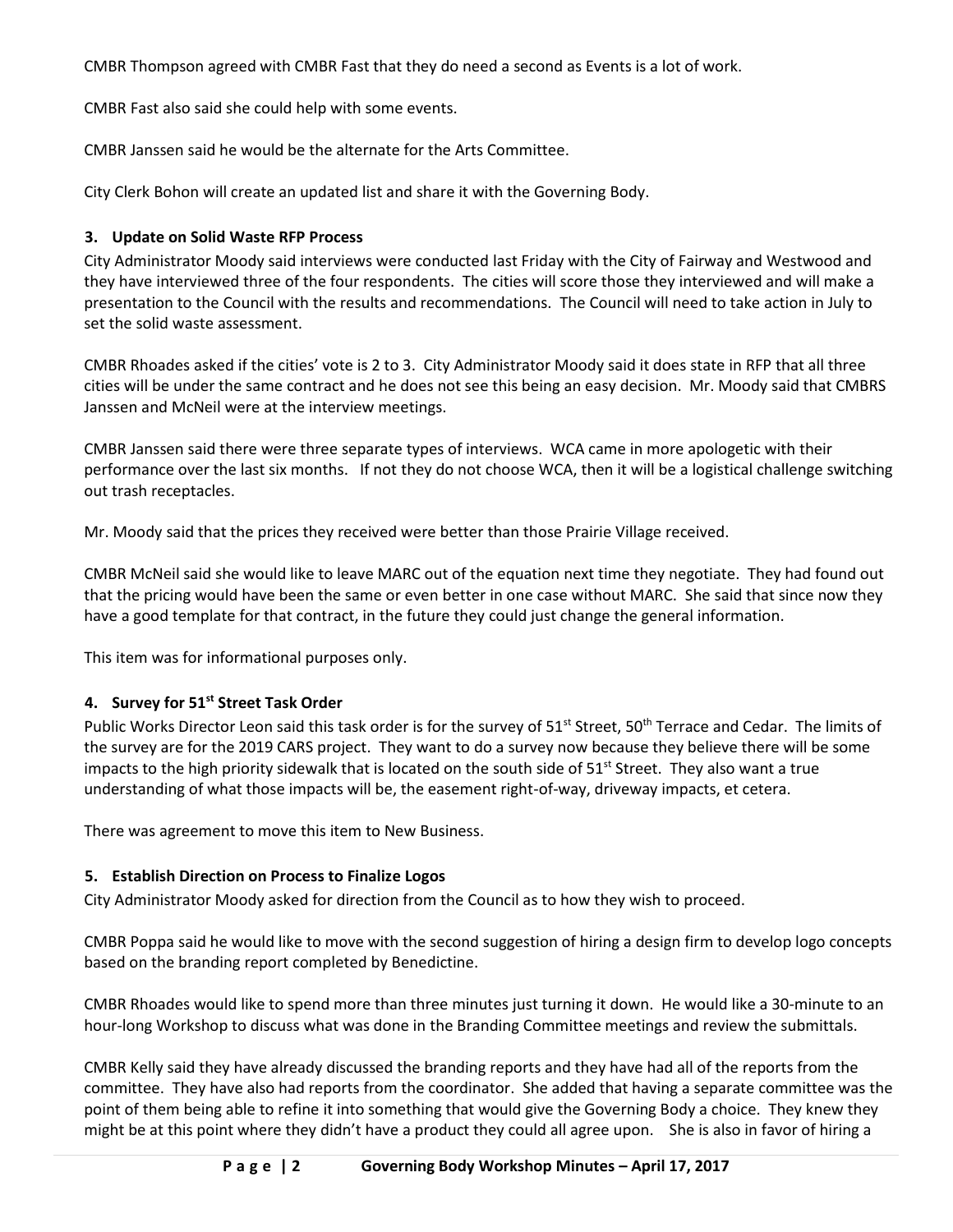design firm based on the branding report which she viewed as very professional and very comprehensive and gave them a good start forward.

CMBR Poppa said two members of the Branding Committee were in the audience including their committee chair.

### *Public Comment:*

**TOM MADIGAN** (5316 W. 49<sup>th</sup> Terrace). Mr. Madigan was chair of the Branding Committee. He noted during strategic planning, the need for a fresh logo and city image was identified. It was decided it should be done professionally. It was also suggested the City use a professional if they want to present a professional image. The Council was presented the three best candidates and money was set aside.

Mayor Marquardt said he too likes the second option. He said the Branding report is really good, but noticed that on the word survey "friendly" is huge compared to everything else. Conversely, on the positioning statement the first thing it talks about is neighbors. Then on the creative brief it switches to location, price, affordability and friendly environment. If they do this, there should be some discussion to determine a better direction to take. He would like to see a discussion of the creative brief to determine what the Council would like to see represented.

CMBR McNeil likes number 2, but wants to know where the funding would come from. City Administrator Moody said it would be an expense to the General Fund and is estimated at over \$10,000.

CMBR Thompson asked what was budgeted for branding. City Administrator Moody said money was budgeted in 2016, but not for 2017. Some of the dollars were used on the citizen survey

CMBR Janssen said he would like to see it sent out for an RFP.

CMBR Fast liked the Mayor's comments but added they still need resident engagement and would like option 2.

CMBR Rhoades said it's an obvious consensus to go with Number 2, but he did like one of the logos that was presented.

CMBR Poppa asked for and received a consensus on Option 2. There was also a consensus to use an RFP for the design firm selection process. It still needs to be decided who will be in the design firm selection process and who will be the project administrator.

CMBR Rhoades said one of the problems they had was that there was not full participation from the Council, yet it needs to be a full Council decision.

CMBR Fast said City staff would put out scoring options and the top three or four would come back to the Governing Body to interview.

Mayor Marquardt wanted everyone to understand that they were happy with the branding report done by Benedictine and they are not doing the process over. They are utilizing a lot of what was in the report and are still saving a lot of money.

City Administrator Moody will likely borrow from an RFP from someone who has done this recently and not try to reinvent the wheel.

### **II. NON-ACTION ITEMS**

City Clerk Bohon will be setting up interviews next week for website firms and will also have updated pricing for newsletters.